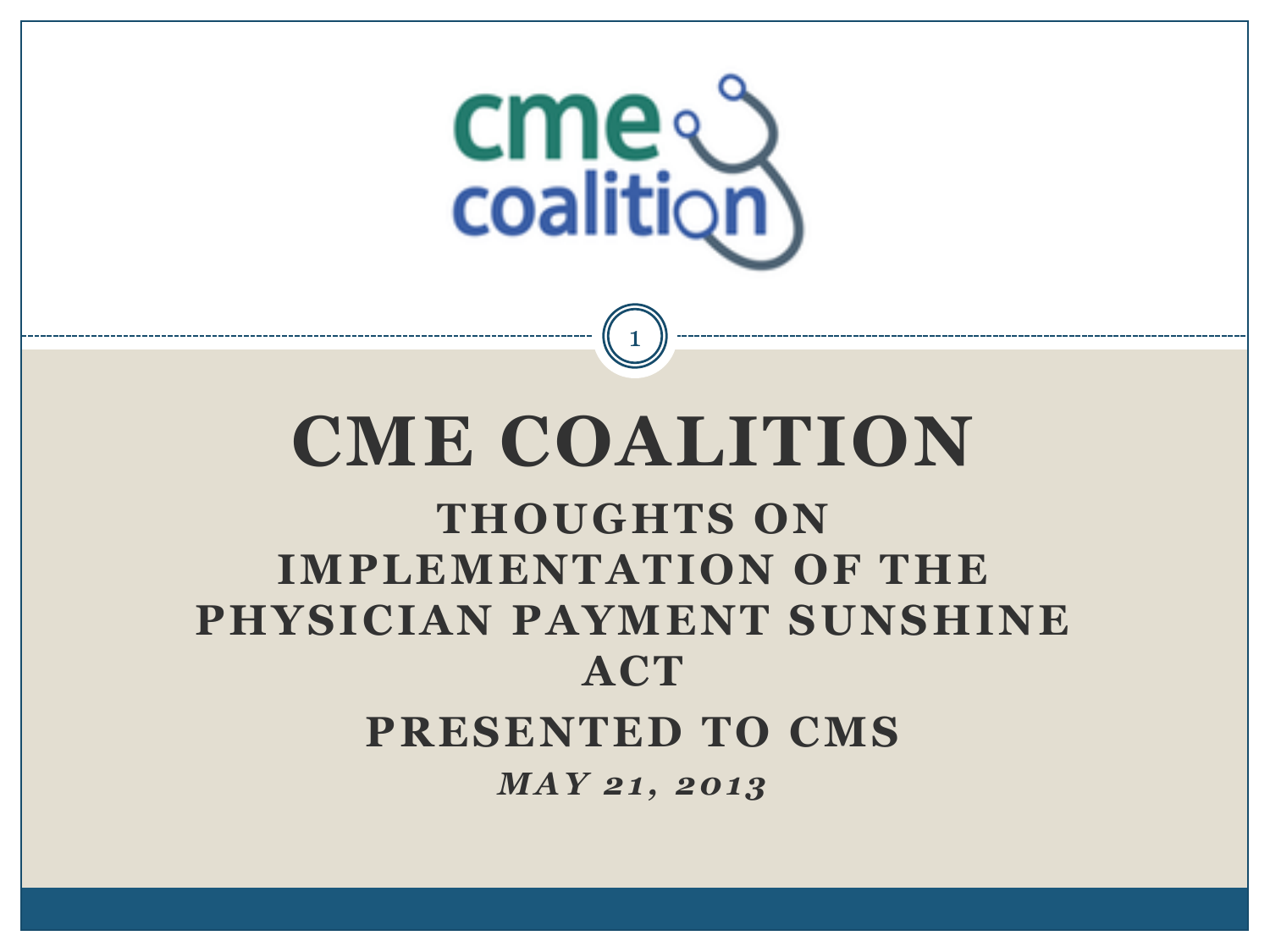# Introductions



- Tina B. Stacy, PharmD, BCOP, CCMEP, President, Educational Concepts Group, LLC
- Cassandra McCullough, MBA, Chief Operating Officer, Association of Black Cardiologists
- Thomas Sullivan, President, Rockpointe
- Jamie DeMaria, PhD., Vice President, Medscape Education
- Dr. David Pieper, Past President, Association for Hospital Medical Education, Assistant Dean for CME, Wayne State University School of Medicine
- Andrew Rosenberg, Senior Advisor, CME Coalition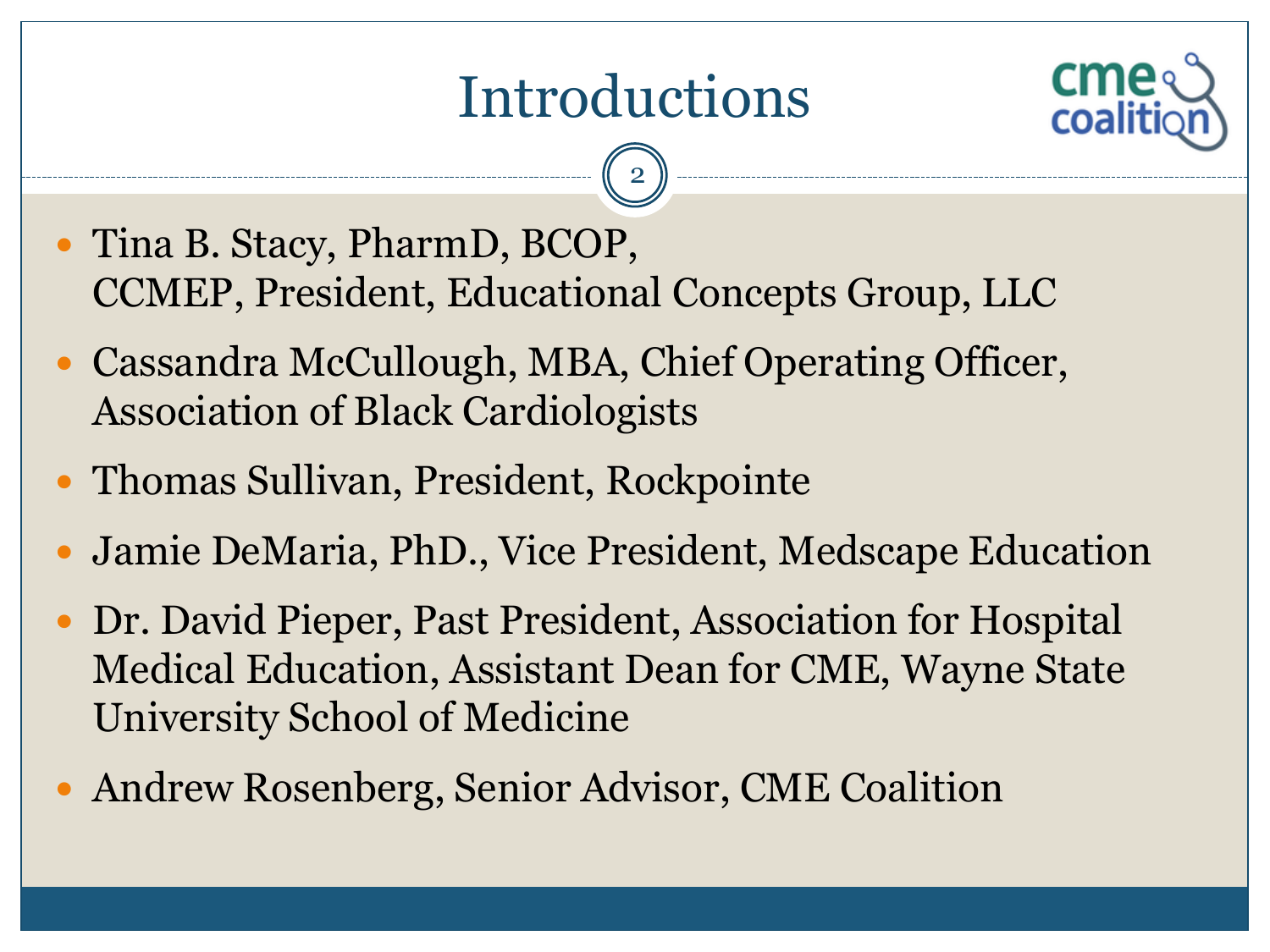



- The CME Coalition represents a collection of continuing medical education provider companies, in addition to other supporters of CME and the vital role it plays in our health care system.
- Our member organizations manage and support development of healthcare continuing education programs that impact more than 500,000 physicians, nurses and pharmacists annually.
- The Accreditation Council for Continuing Medical Education (ACCME) is the principal CME accrediting authority in the United States.
- Only accredited CME satisfies licensure and hospital privileging requirements.
- ACCME has 694 nationally accredited CME providers.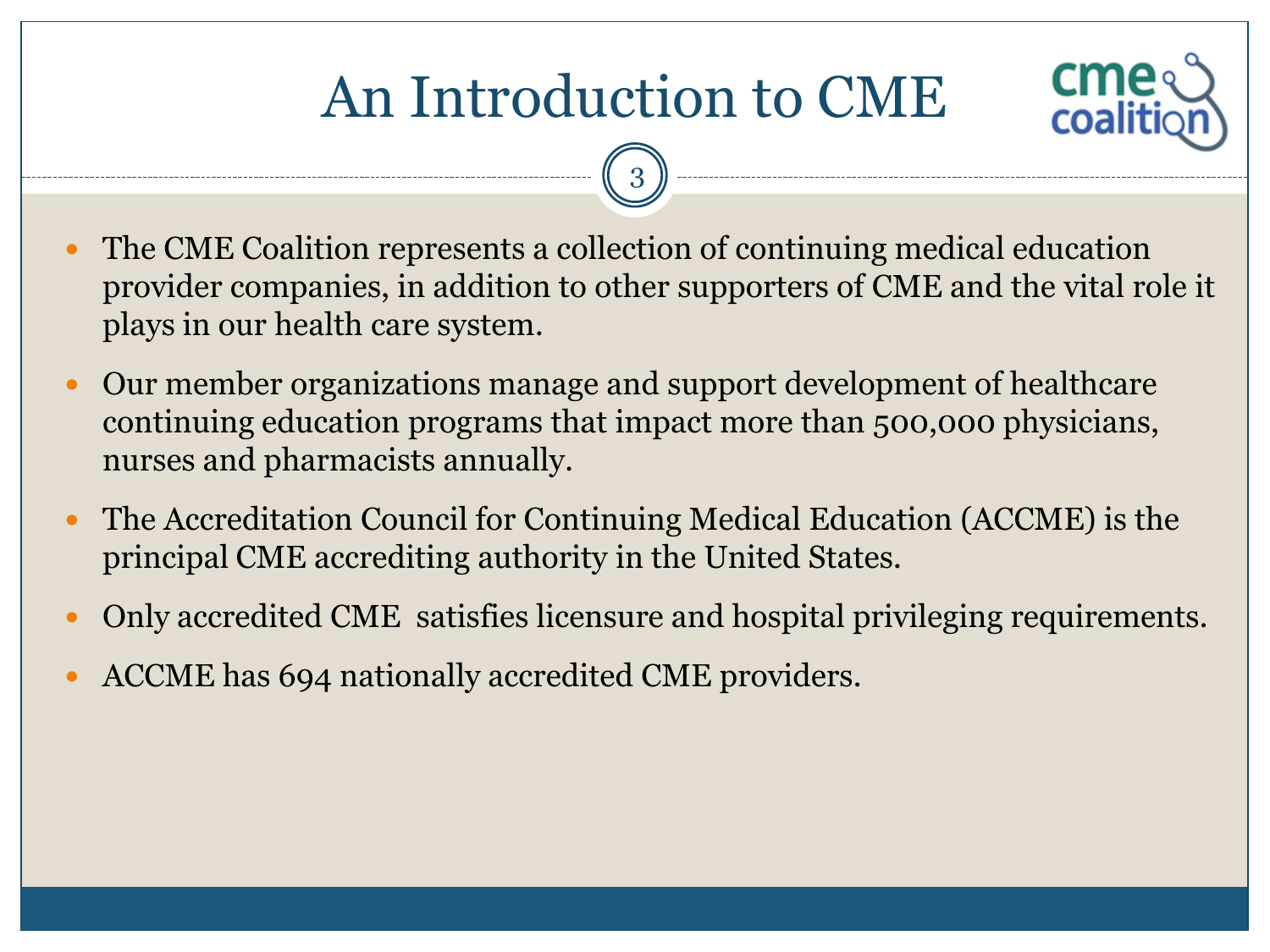# Thoughts on the Sunshine Act C

 We support the public reporting of direct payments from manufacturers of medical products to the medical professionals who use them.

4

 We believe, however, that it was not the intent of Congress to expand the public reporting requirements to include indirect commercial support for accredited continuing medical education.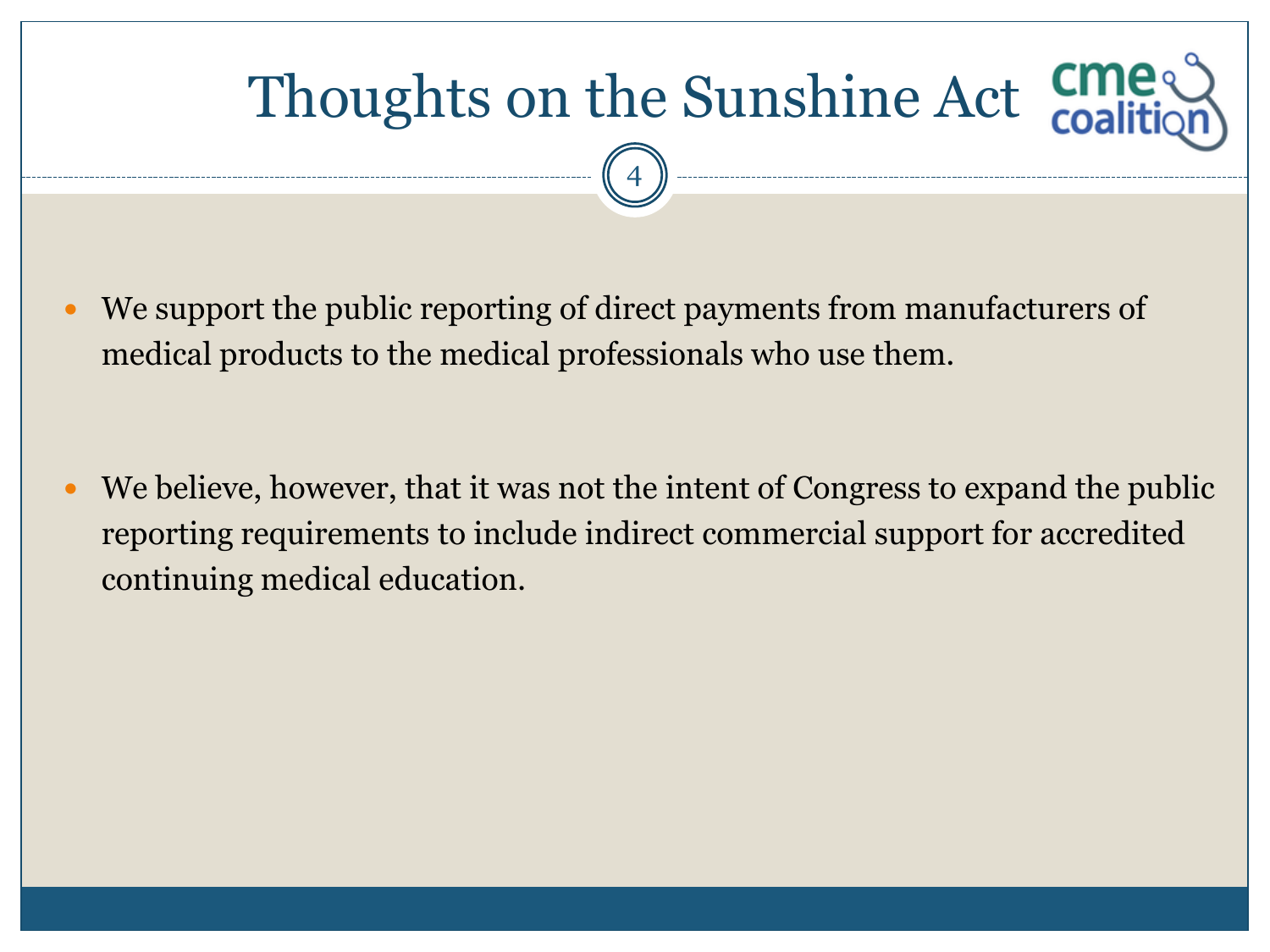

**ACCME ANNUAL REPORT DATA 2011**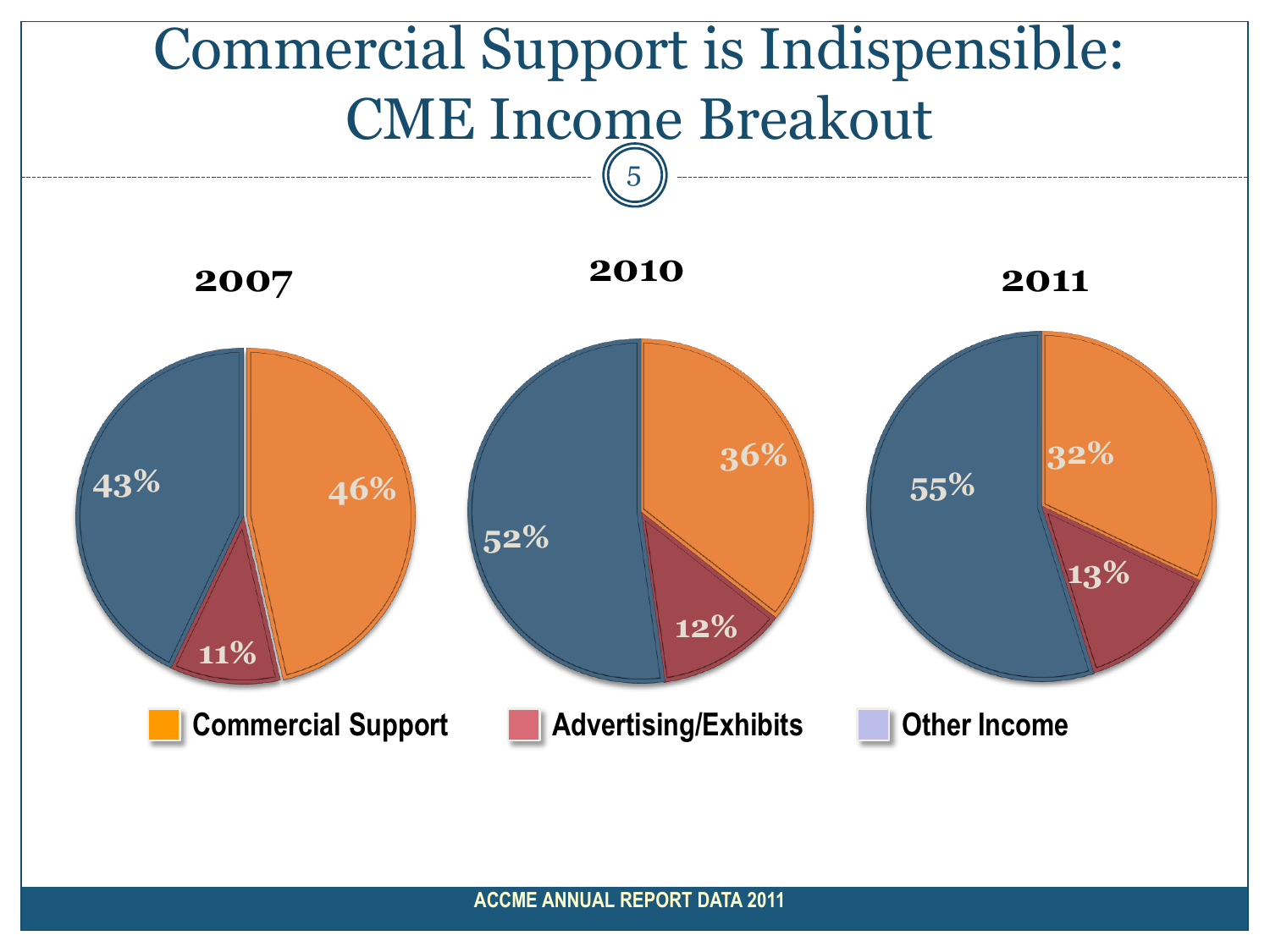### Physicians Recognize the Value of CME



- 95 % said that CME was at least 'moderately important' in effecting their ability to improve patient outcomes.
- 89 % agreed that health care companies should be at least 'somewhat' encouraged to provide financial support to underwrite accredited CME activities.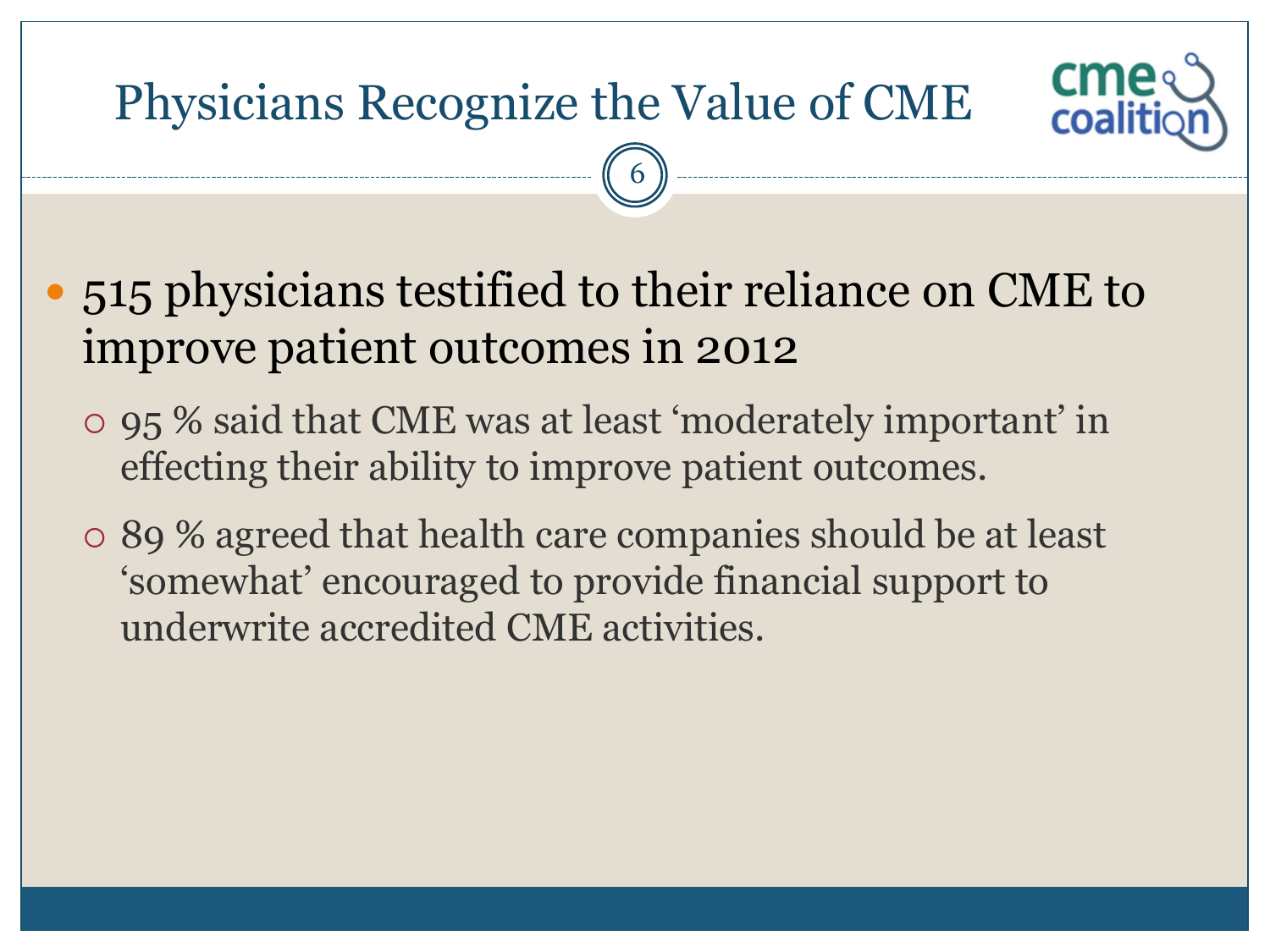# Improving Patient Outcomes

- Physicians who attended an industry-supported educational activity were 50% more likely to provide evidence-based care for COPD.
- Patients of physicians who attended an industry supported educational activity were 52% more likely to receive evidencebased hypertension care.
- Heart disease patients whose general practitioners participated in an interactive, case-based CME program had a significantly reduced risk of death over 10 years compared with those whose doctors didn't receive the education.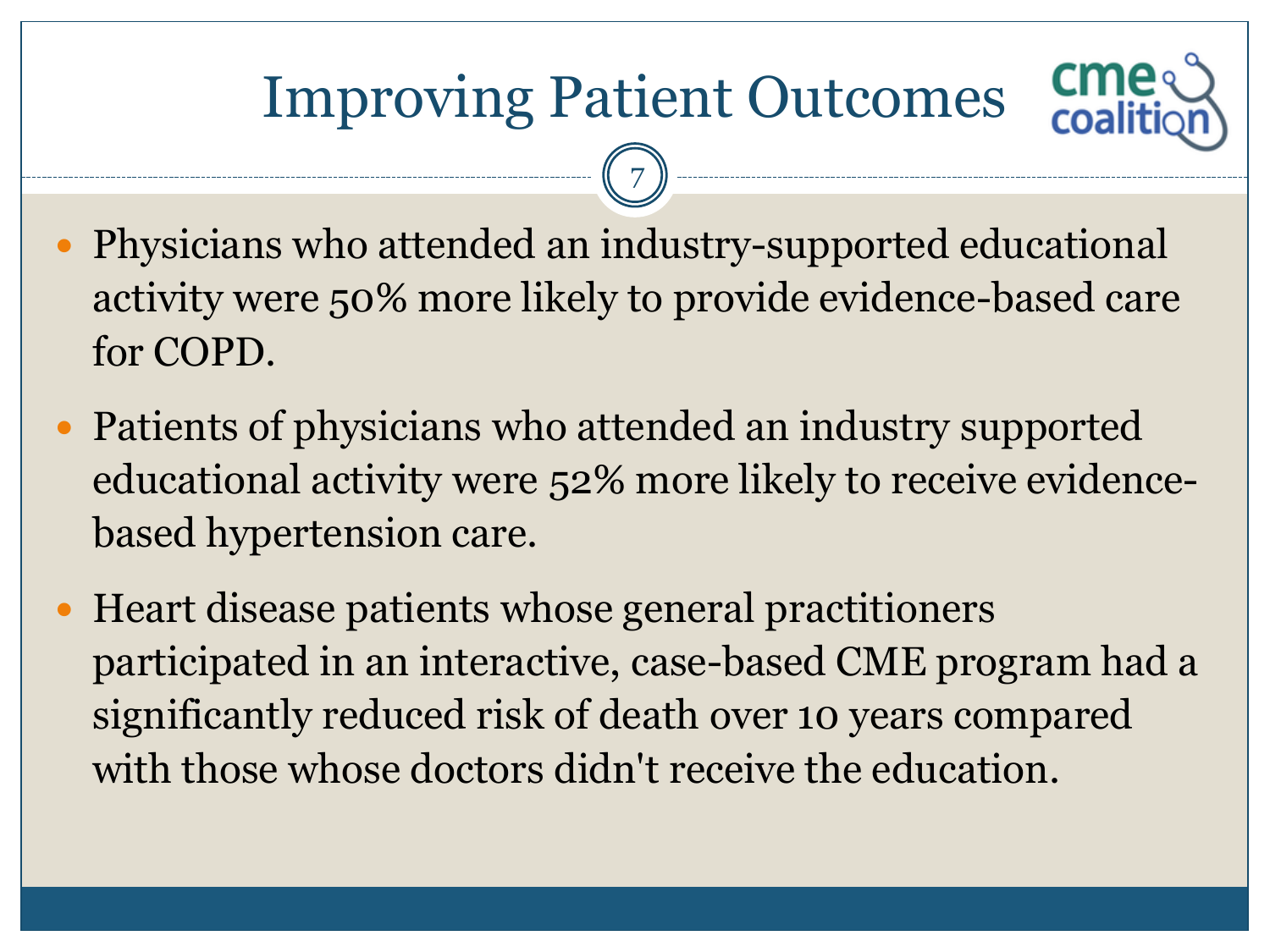#### Existing Accredited CME Standards 8



- CME's standards of commercial support create a principled firewall that prevents undue industry influence.
- CME providers must strictly follow all of the rules, standards and regulations cited above to eliminate any kind of potential bias or "conflict of interest."
- The Coalition recently published a CME Code of Conduct to bring clarity to the rules governing CME.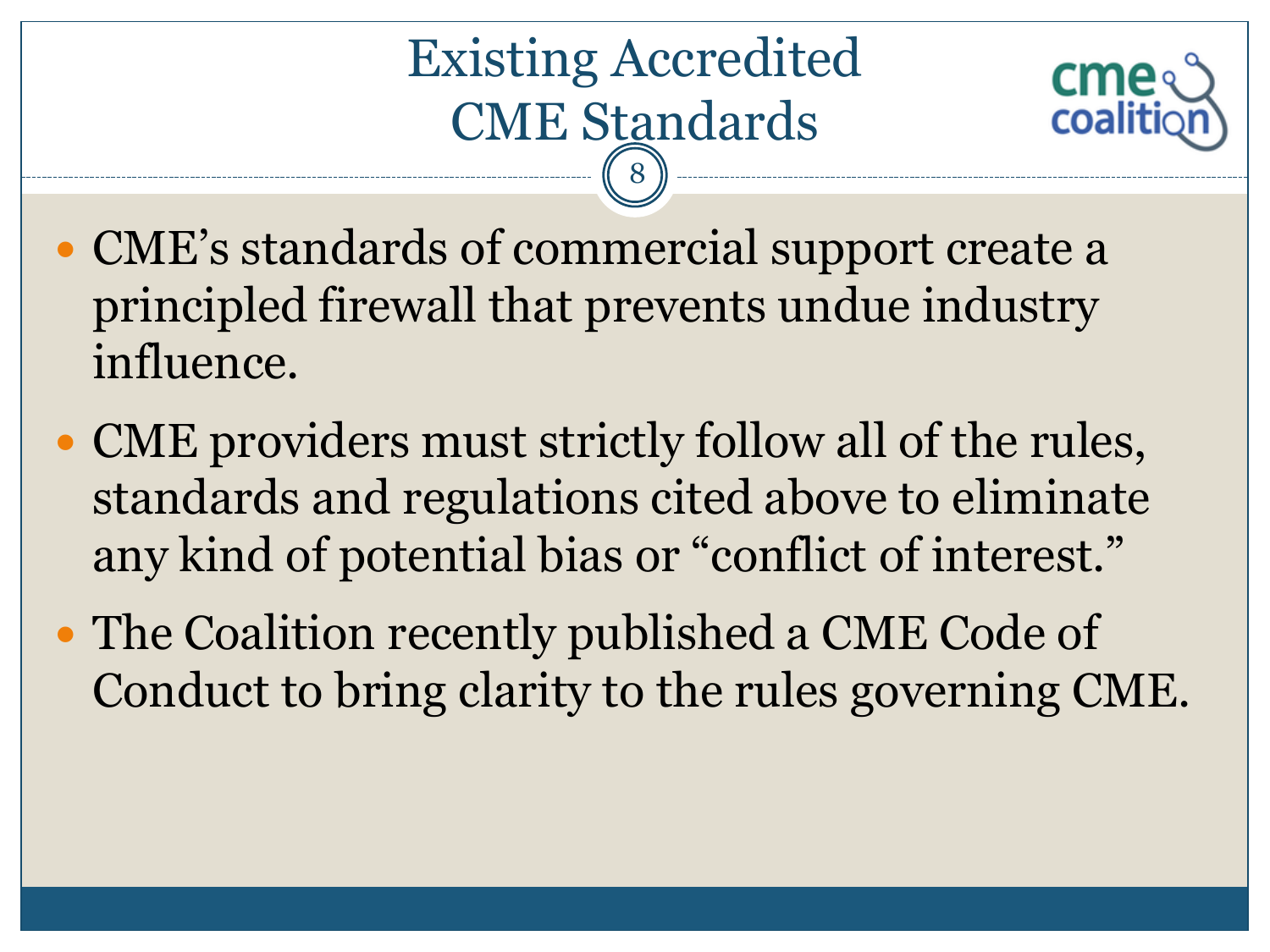# Review of Existing Accredited CME Standards

**cmes** 

coalit

9

• ACCME

### • AMA

- Gifts to physicians
- o CME
- ADVAMED
- PhRMA
- · HHS OIG
- FDA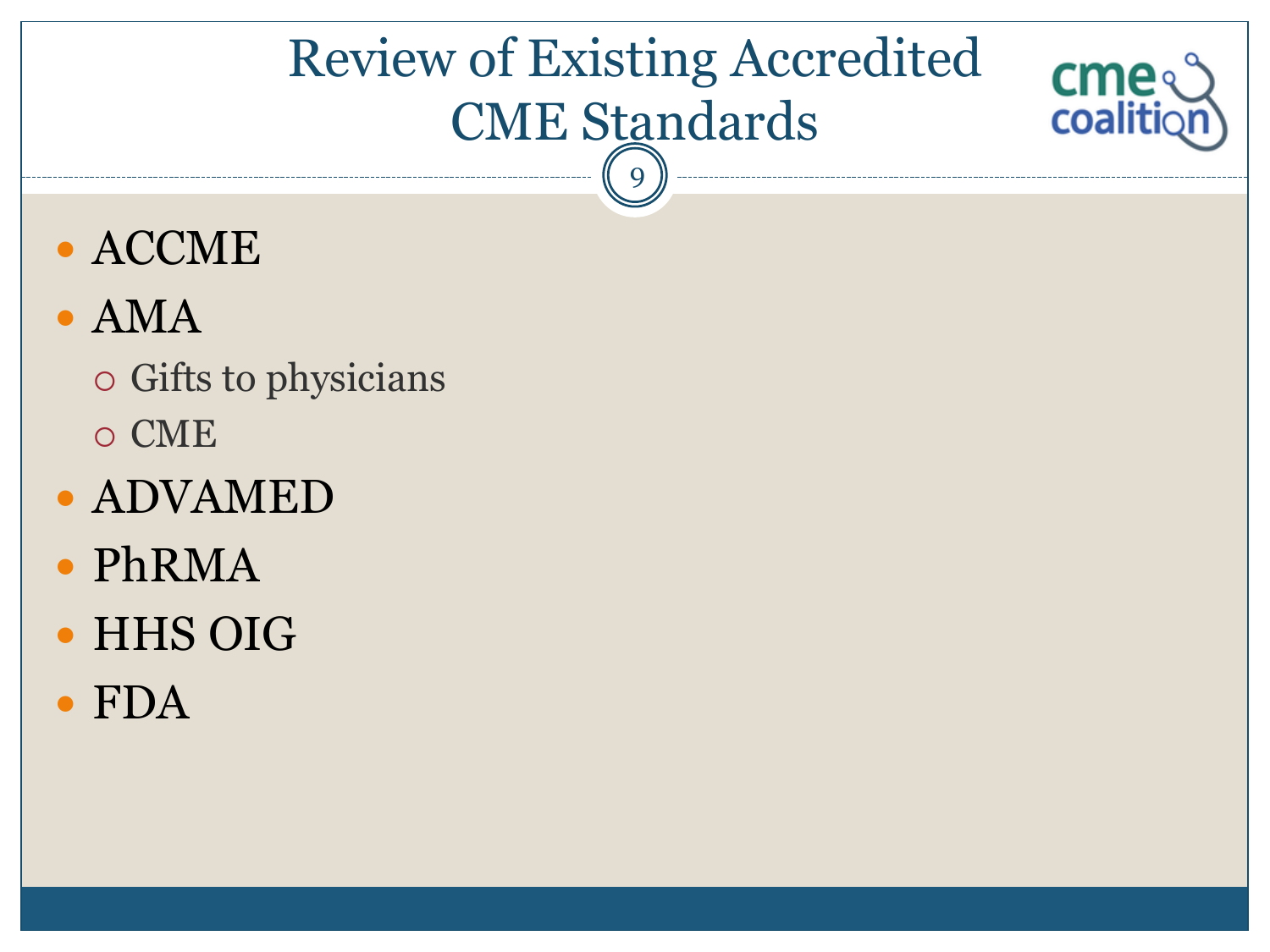# Real World Case Studies

10



#### Hospitals and Grand Rounds

- Role of Grand Rounds
- Special characteristics

#### • Professional Society sponsored programs Importance with regard to health care specialties

Importance vis-à-vis health disparities

### Online CME

- Increasing role in educating practitioners
- Unique issues with regard to Sunshine compliance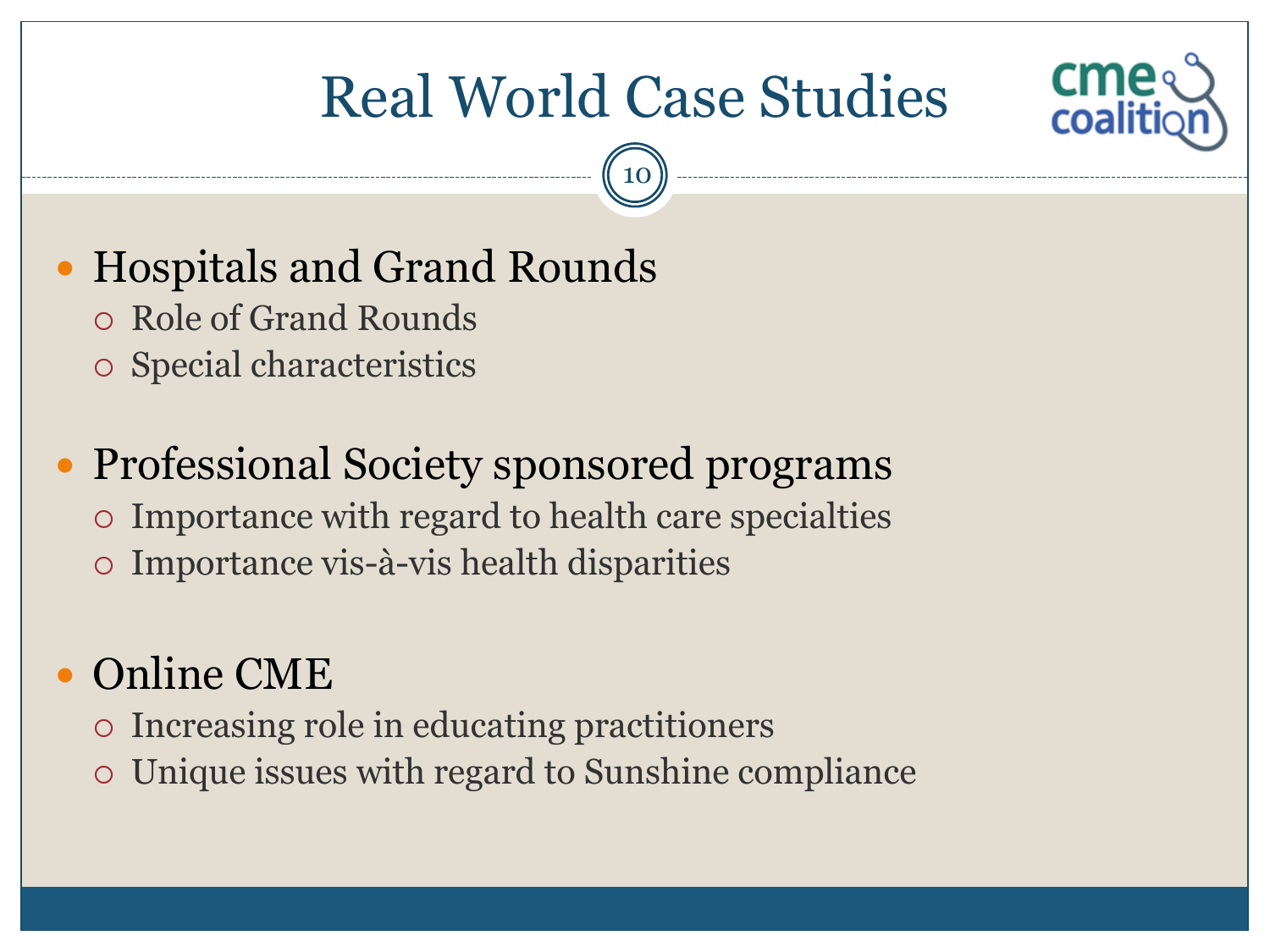# Question #1 – Accrediting Bodies

11

Q: Are there additional accreditation or certification bodies other than those enumerated in the final rule that may qualify for the exclusion related to compensation for serving as faculty or as a speaker for an accredited or certified continuing education event?

#### Suggested Response: Yes.

 Other entities provide accreditation or certification E.g. ACPE, ANCC, EACCME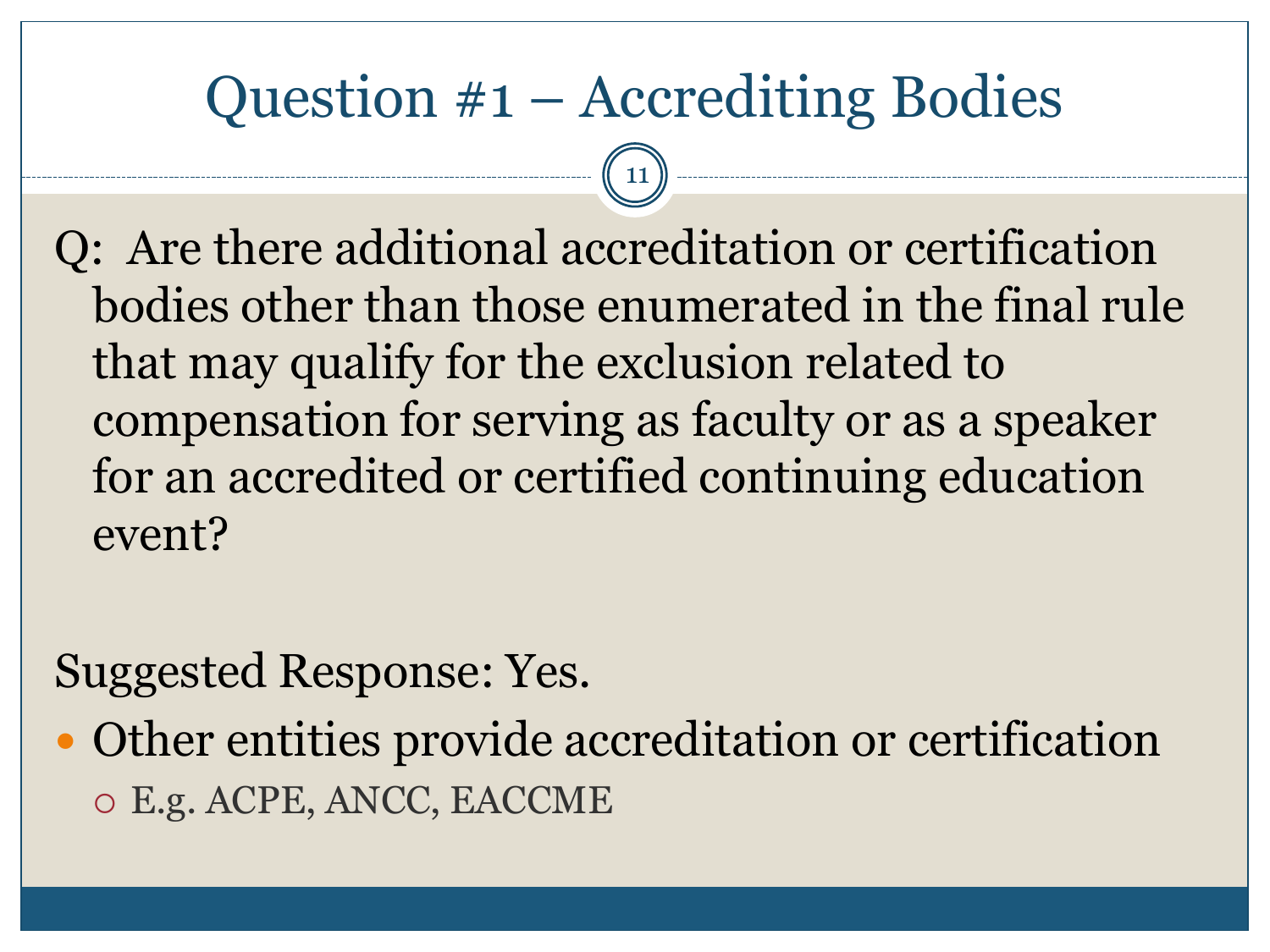## Question #2 – Meals at certified events

12

Q: Are meals for physician-attendees and non-covered recipients, provided at accredited or certified CME programs that meet all three conditions, included in the "industry support of CME programs ... that will not be considered [reportable] indirect payments"?

#### Suggested Response: Yes

• Meals for attendees should only have to be reported if the applicable manufacturer *specifies identifiable attendees to receive meals*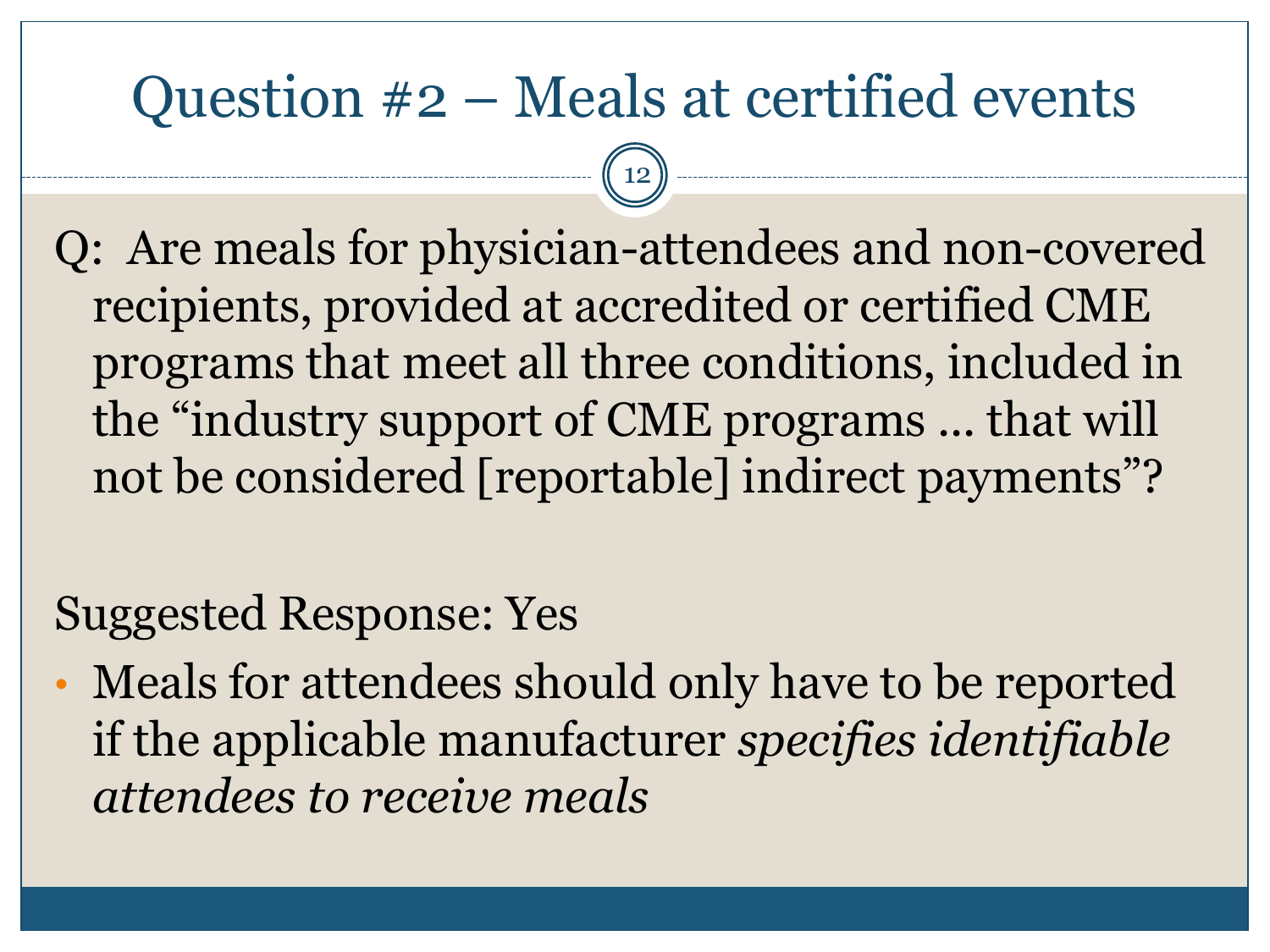# Question #3 –Meals at Combined Event

13

Q: If an applicable manufacturer supports an unaccredited educational program at a large annual conference and serves buffet meals, but also provides payment for general sponsorship or has an exhibit booth, will the awareness standards be applicable to the buffet meals provided at the unaccredited program?

#### Suggested Response: No

• it would be impracticable for an agent of the manufacturer serving in a booth to determine whether a physician partook such meal.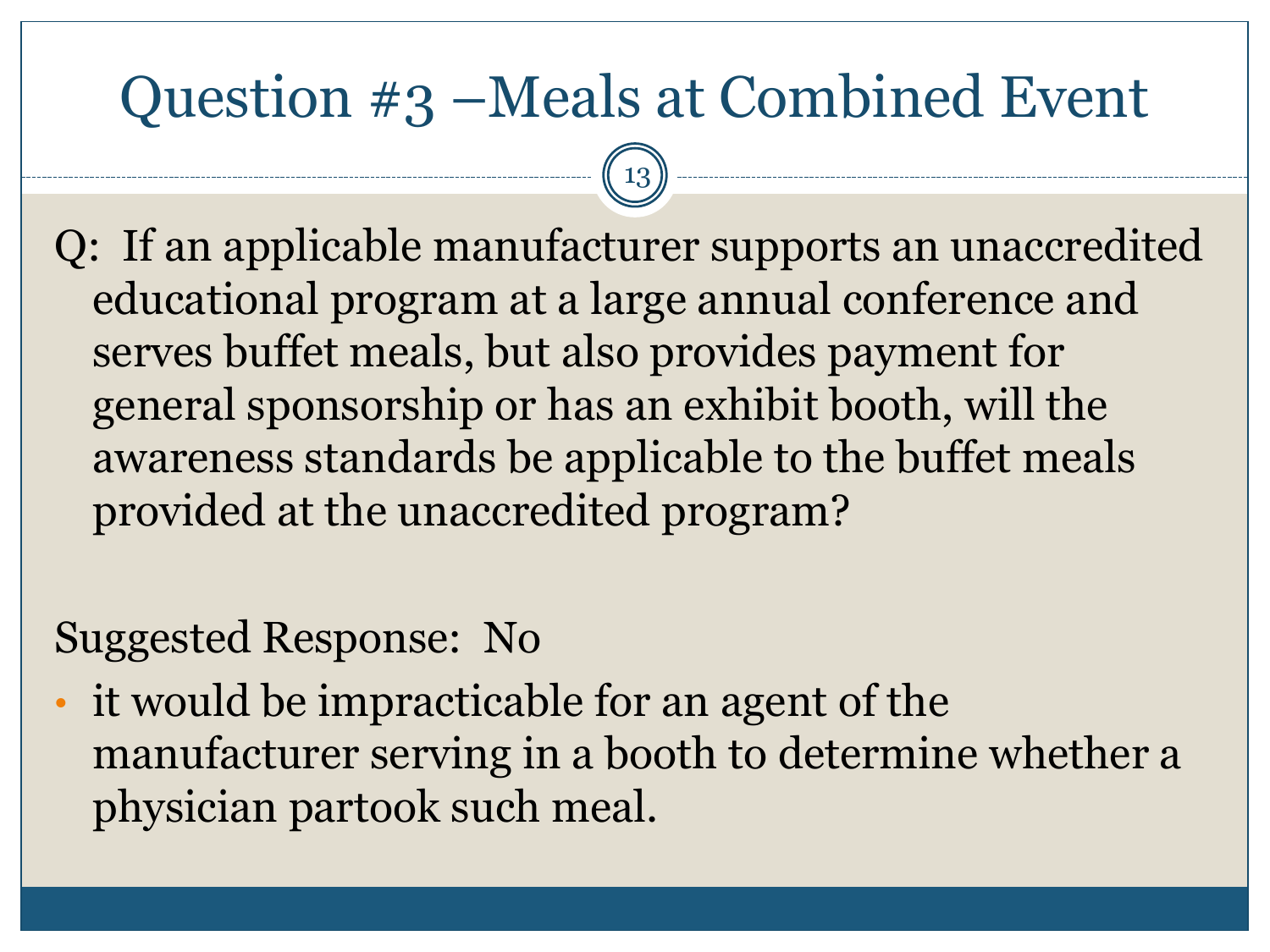# Question #4 - Travel, Lodging for Speakers

14

Q: Are payments for travel, lodging and meals to speakers and faculty of accredited or certified CME events that meet all three conditions, included in the speaker's total compensation and exempt from reporting?

#### Suggested Response: Yes

• Attributing such payments to speakers or faculty at accredited or certified CME events would violate accreditation standards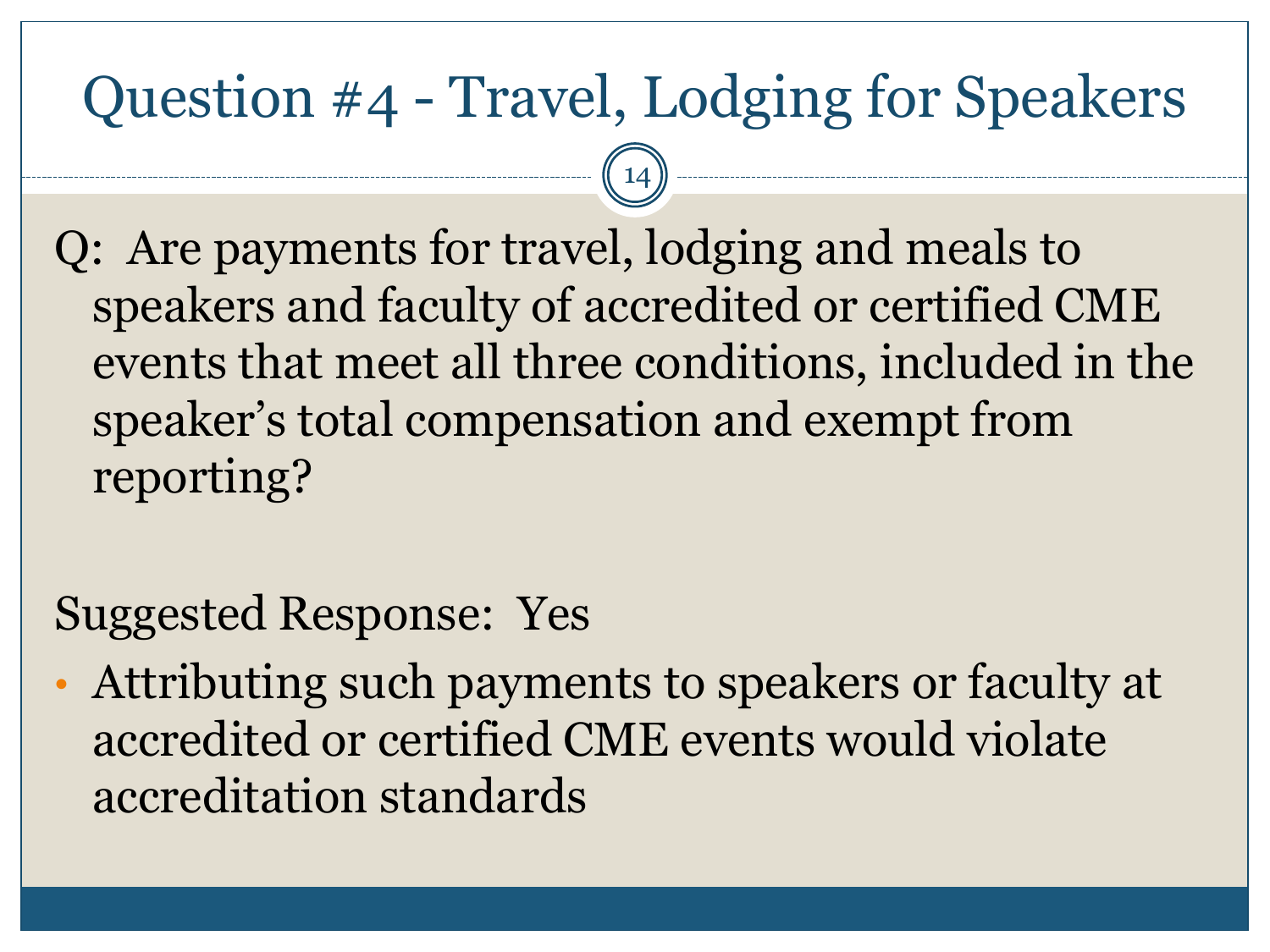### Question #5 – Treatment of Educational Material

15

Q: Are educational materials or items associated with an accredited or certified CME program that meets all three conditions, such as slides or handouts, included in the tuition fees for continuing education events that are excluded from reporting?

#### Suggested Response: Yes

• We propose that CMS adopt certain factors to determine if educational materials fall within the exclusion.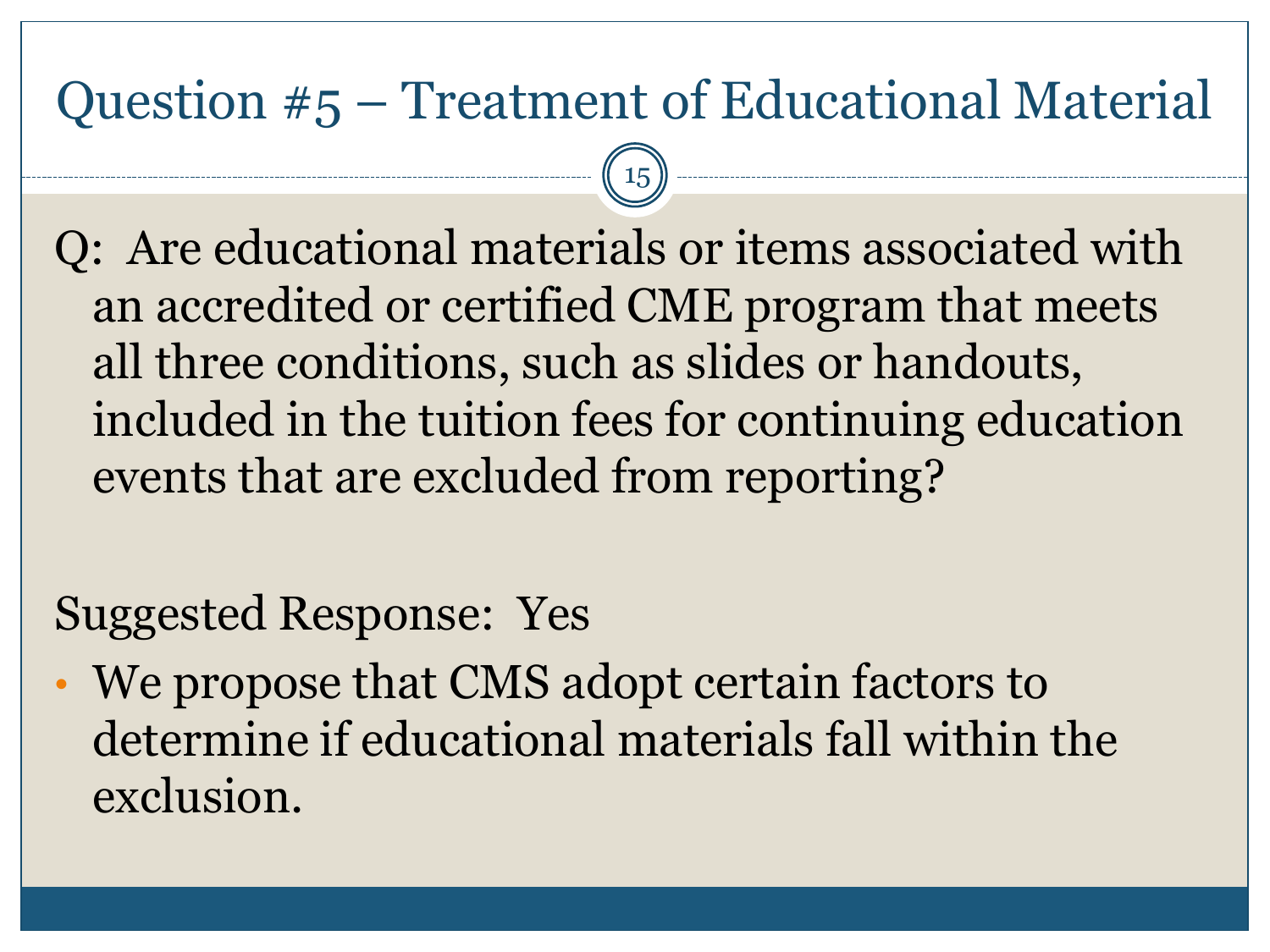# Question #6 – Status of Fellows

16

Q: Are "fellows" within the definition of "resident," which would exempt them from the reporting?

Suggested Response: Yes

• Like residents, "fellows" are in a phase of medical training in which they sub-specialize and focus on a specific area within the larger scope of the field in which residents are training.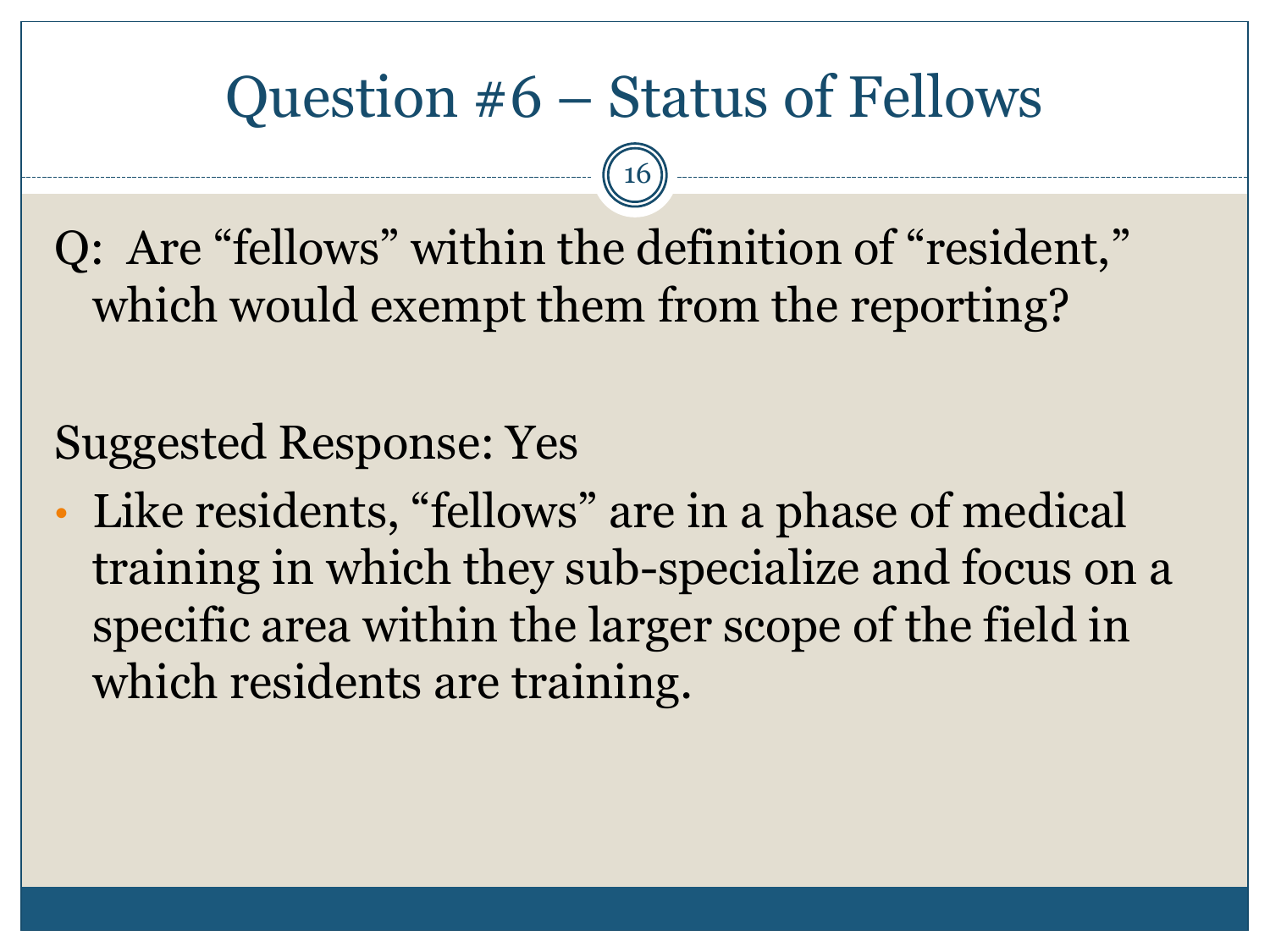### Question #7 – Unrestricted Donation Example

17

Q: Is the CMS example of an "unrestricted" donation applicable to accredited or certified CME that meets all three conditions?

#### Suggested Response: No

• The final rule explicitly recognizes that support for Sunshine-exempt CME programs "will not be considered indirect payments... for the purposes of reporting."